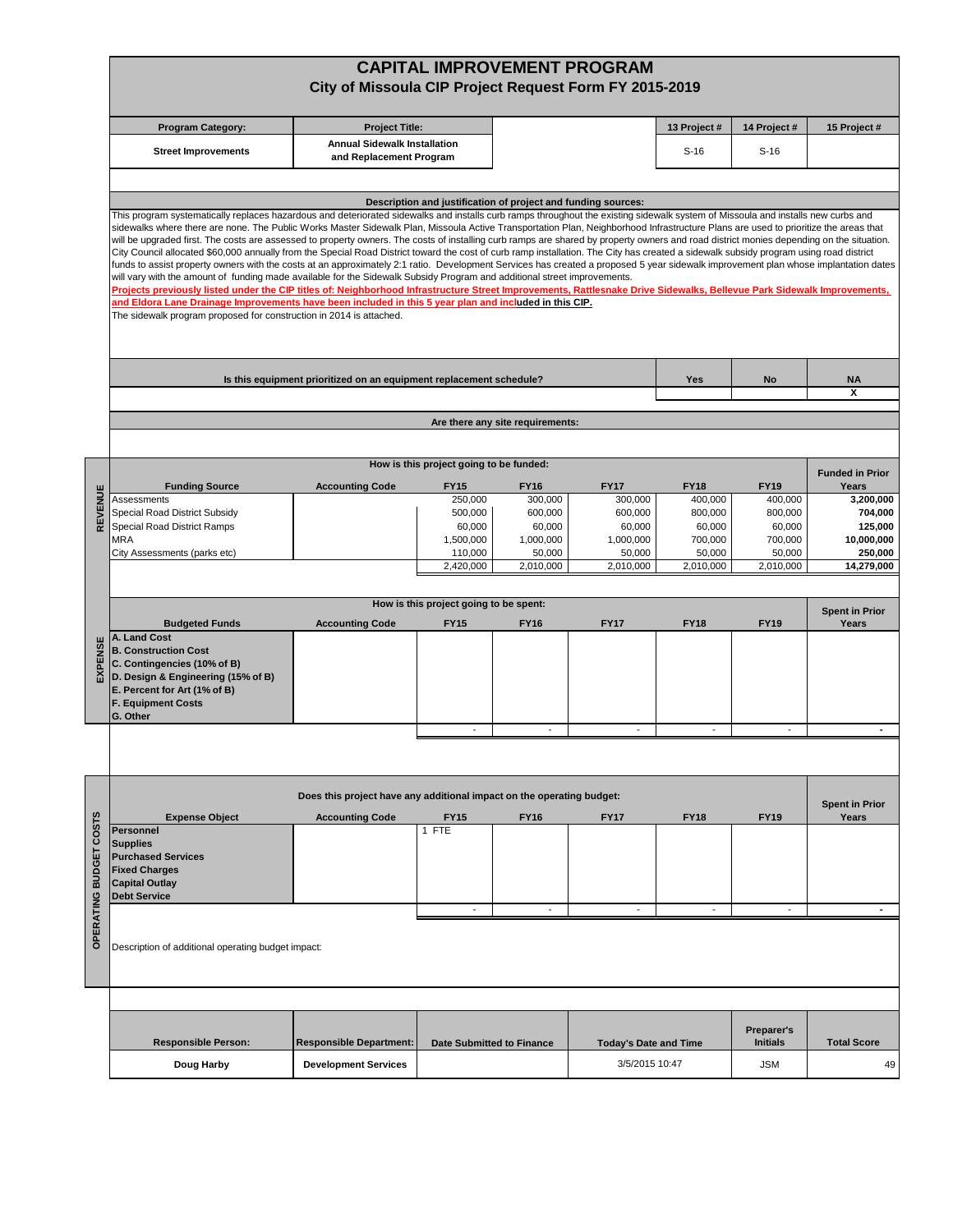| <b>CAPITAL IMPROVEMENT PROGRAM</b><br><b>Project Rating</b>                                                                                                                                                                                                                            |                                                                |                                    |                                                                                                                                    |                 |                              |  |  |  |  |  |  |  |  |
|----------------------------------------------------------------------------------------------------------------------------------------------------------------------------------------------------------------------------------------------------------------------------------------|----------------------------------------------------------------|------------------------------------|------------------------------------------------------------------------------------------------------------------------------------|-----------------|------------------------------|--|--|--|--|--|--|--|--|
| (See C.I.P. Instructions For Explanation of Criteria)                                                                                                                                                                                                                                  |                                                                |                                    |                                                                                                                                    |                 |                              |  |  |  |  |  |  |  |  |
| <b>Program Category:</b>                                                                                                                                                                                                                                                               | <b>Project Title:</b>                                          |                                    |                                                                                                                                    |                 | 15 Project #                 |  |  |  |  |  |  |  |  |
| <b>Street Improvements</b>                                                                                                                                                                                                                                                             | <b>Annual Sidewalk Installation</b><br>and Replacement Program |                                    |                                                                                                                                    |                 | 0                            |  |  |  |  |  |  |  |  |
|                                                                                                                                                                                                                                                                                        | <b>Qualitative Analysis</b>                                    | Yes                                | No<br><b>Comments</b>                                                                                                              |                 |                              |  |  |  |  |  |  |  |  |
| 1. Is the project necessary to meet federal,<br>state, or local legal requirements? This cri-<br>terion includes projects mandated by Court<br>Order to meet requirements of law or other<br>requirements. Of special concern is that the<br>project be accessible to the handicapped. |                                                                |                                    | X                                                                                                                                  |                 |                              |  |  |  |  |  |  |  |  |
| 2. Is the project necessary to fulfill a con-<br>tractual requirement? This criterion includes<br>Federal or State grants which require local<br>participation. Indicate the Grant name and<br>number in the comment column.                                                           |                                                                |                                    | X                                                                                                                                  |                 |                              |  |  |  |  |  |  |  |  |
| 3. Is this project urgently required? Will de-<br>lay result in curtailment of an essential ser-<br>vice? This statement should be checked<br>"Yes" only if an emergency is clearly indi-<br>cated; otherwise, answer "No". If "Yes",<br>be sure to give full justification.           |                                                                |                                    | Χ                                                                                                                                  |                 |                              |  |  |  |  |  |  |  |  |
| 4. Does the project provide for and/or im-<br>prove public health and/or public safety?<br>This criterion should be answered "No" un-<br>less public health and/or safety can be<br>shown to be an urgent or critical factor.                                                          |                                                                |                                    | X                                                                                                                                  |                 |                              |  |  |  |  |  |  |  |  |
|                                                                                                                                                                                                                                                                                        | <b>Quantitative Analysis</b>                                   | Raw<br><b>Score</b><br>Range       | <b>Comments</b>                                                                                                                    | Weight          | <b>Total</b><br><b>Score</b> |  |  |  |  |  |  |  |  |
| 5. Does the project result in maximum<br>benefit to the community from the<br>investment dollar?                                                                                                                                                                                       |                                                                | $(0-3)$<br>3                       | 100% leveraging.                                                                                                                   | $5\phantom{.0}$ | 15                           |  |  |  |  |  |  |  |  |
| 6. Does the project require speedy<br>implementation in order to assure its<br>maximum effectiveness?                                                                                                                                                                                  |                                                                | $(0-3)$<br>$\overline{2}$          | Court cases stating City's liability.                                                                                              | $\overline{4}$  | 8                            |  |  |  |  |  |  |  |  |
| 7. Does the project conserve energy,<br>cultural or natural resources, or reduce<br>pollution?                                                                                                                                                                                         |                                                                | $(0-3)$<br>$\overline{\mathbf{c}}$ | Allows for the mobility impaired to use pedestrian facilities. A safe sidewalk system encourages non-<br>motorized transportation. | 3               | 6                            |  |  |  |  |  |  |  |  |
| 8. Does the project improve or expand<br>upon essential City services where such<br>services are recognized and accepted as<br>being necessary and effective?                                                                                                                          |                                                                | $(0-2)$<br>$\overline{\mathbf{c}}$ | ADA is mandated. MMC requires the replacement of hazardous sidewalks.                                                              | $\overline{4}$  | 8                            |  |  |  |  |  |  |  |  |
| 9. Does the project specifically relate to the<br>City's strategic planning priorities or other<br>plans?                                                                                                                                                                              |                                                                | $(0-3)$<br>3                       | Was included in the livability goals of past strategic plans.                                                                      | $\overline{4}$  | 12                           |  |  |  |  |  |  |  |  |
|                                                                                                                                                                                                                                                                                        |                                                                |                                    | <b>Total Score</b>                                                                                                                 |                 | 49                           |  |  |  |  |  |  |  |  |